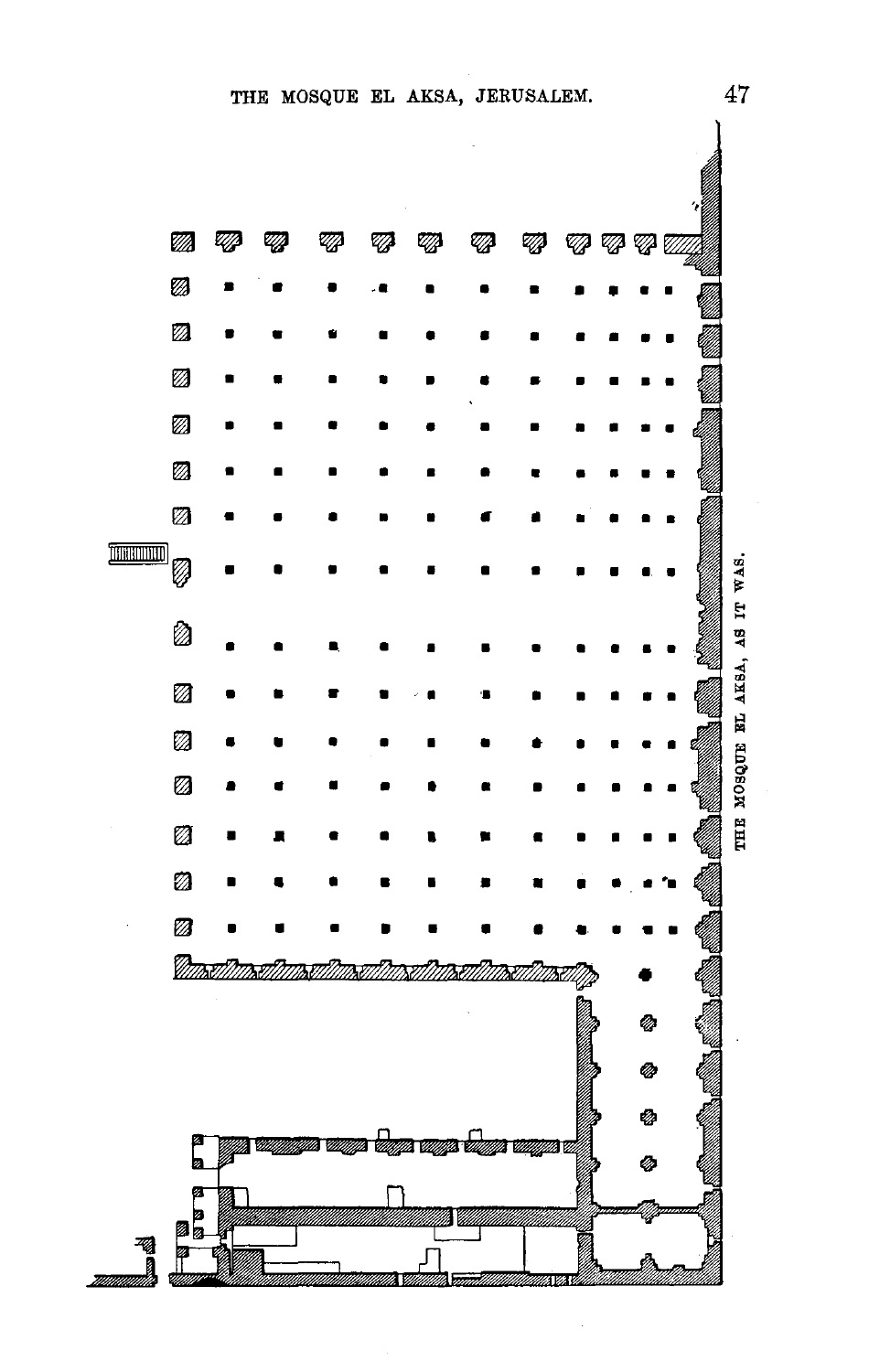## THE MOSQUE EL AKSA, JERUSALEM.

THE volume lately issued by the Palestine Pilgrims' Text Society, viz. "The Travels of Mukaddasi," translated from the Arabic by  $Mr$ . Guy le Strange, gives a most interesting account of various sites and buildings in Palestine at the time of his journey, viz., *c.* 985 A.D., the details of which are increased in value to the archeologist by careful notes added by Mr. Le Strange.

Mukaddasi's description of the Aksa is the most detailed account of that Mosque which is known to me ; and by comparing it with the statements given by Nassiri Khasrou, who visited and described it, *c.* 1040, and by Edrisi, *c.* 1150, we obtain an idea of the grandeur of the Mosque after its restoration, or rather rebuilding, in the eighth or beginning of the ninth century, which seems to show that it surpassed even that of Damascus.

The plan of the Aksa, in its present state, is given accurately, to a large scale, on the map of the Haram Area, &c., made from the survey by Sir Charles Wilson, and this, allowing for alterations known to have been made in the eighth century, was considered by Count de Vogüé to represent the great Church of St. Mary, built by command of Justinian, and of which Procopius gives a detailed account in his book, "De Adificiis." recently translated for the Palestine Pilgrims' Text Society by Mr. Aubrey Stuart.

But the present remains show very slight traces of so magnificent a building as that described by Procopius, and it is now clear, from the above Arabic authors, that the Mosque, as restored after the great earthquake in the eighth century, is very feebly represented by the present structure, which has seven aisles running north and south, with seven doors opening, on the north side, towards the Dome of the Rock, whereas it appears, from the descriptions given by the above-named Arabic authors, that the original Mosque had fifteen aisles, with fifteen doors opening northward, and eleven doors to the east.

Courts are described surrounded by colonnades of marble columns, halls vaulted with stone, and whose ceilings are decorated with mosaics, the main building itself having "a mighty roof and dome."

The idea altogether conveyed is that of a Mosque resembling more what we can see realized in that of Damascus, than the comparatively poor remains of the Aksa, which, picturesque as they undoubtedly are, occupy but one-half of the space of the old Mosque, and are built up of the poorest materials, the only exception being the great columns of the central aisle. And it would appear, from Mukaddasi's account, that these are the sole remains of the original Mosque.

T. HAYTER LEWIS.